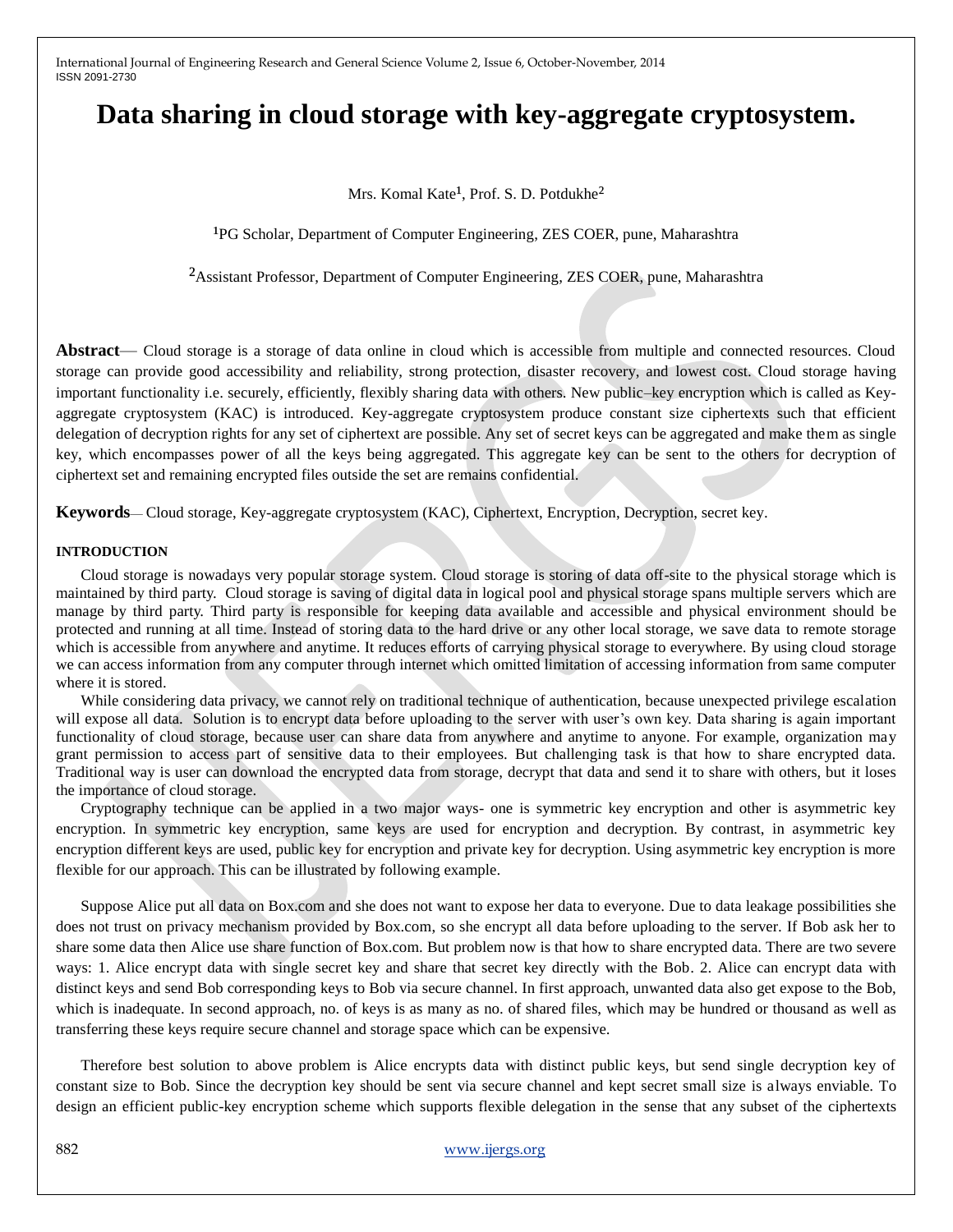(produced by the encryption scheme) is decryptable by a constant-size decryption key (generated by the owner of the master-secret  $key$ .[1]

# **RELATED WORK**

# **SYMMETRIC-KEY ENCRYPTION WITH COMPACT KEY**

Benaloh et al. [2] presented an encryption scheme which is originally proposed for concisely transmitting large number of keys in broadcast scenario [3]. The construction is simple and we briefly review its key derivation process here for a concrete description of what are the desirable properties we want to achieve. The derivation of the key for a set of classes (which is a subset of all possible ciphertext classes) is as follows. A composite modulus is chosen where p and q are two large random primes. A master secret key is chosen at random. Each class is associated with a distinct prime. All these prime numbers can be put in the public system parameter. A constant-size key for set can be generated. For those who have been delegated the access rights for Sˈ can be generated. However, it is designed for the symmetric-key setting instead. The content provider needs to get the corresponding secret keys to encrypt data, which is not suitable for many applications. Because method is used to generate a secret value rather than a pair of public/secret keys, it is unclear how to apply this idea for public-key encryption scheme. Finally, we note that there are schemes which try to reduce the key size for achieving authentication in symmetric-key encryption, e.g., [4]. However, sharing of decryption power is not a concern in these schemes.

## **IBE WITH COMPACT KEY**

Identity-based encryption (IBE) (e.g., [5], [6], [7]) is a public-key encryption in which the public-key of a user can be set as an identity-string of the user (e.g., an email address, mobile number). There is a private key generator (PKG) in IBE which holds a master-secret key and issues a secret key to each user with respect to the user identity. The content provider can take the public parameter and a user identity to encrypt a message. The recipient can decrypt this ciphertext by his secret key. Guo et al. [8], [9] tried to build IBE with key aggregation. In their schemes, key aggregation is constrained in the sense that all keys to be aggregated must come from different "identity divisions". While there are an exponential number of identities and thus secret keys, only a polynomial number of them can be aggregated.[1] This significantly increases the costs of storing and transmitting ciphertexts, which is impractical in many situations such as shared cloud storage. As Another way to do this is to apply hash function to the string denoting the class, and keep hashing repeatedly until a prime is obtained as the output of the hash function.[1] we mentioned, our schemes feature constant ciphertext size, and their security holds in the standard model. In fuzzy IBE [10], one single compact secret key can decrypt ciphertexts encrypted under many identities which are close in a certain metric space, but not for an arbitrary set of identities and therefore it does not match with our idea of key aggregation.

### **ATTRIBUTE-BASED ENCRYPTION**

Attribute-based encryption (ABE) [11], [12] allows each ciphertext to be associated with an attribute, and the master-secret key holder can extract a secret key for a policy of these attributes so that a ciphertext can be decrypted by this key if its associated attribute conforms to the policy. For example, with the secret key for the policy  $(1 \vee 3 \vee 6 \vee 8)$ , one can decrypt ciphertext tagged with class 1, 3, 6 or 8. However, the major concern in ABE is collusion-resistance but not the compactness of secret keys. Indeed, the size of the key often increases linearly with the number of attributes it encompasses, or the ciphertext-size is not constant (e.g., [13]).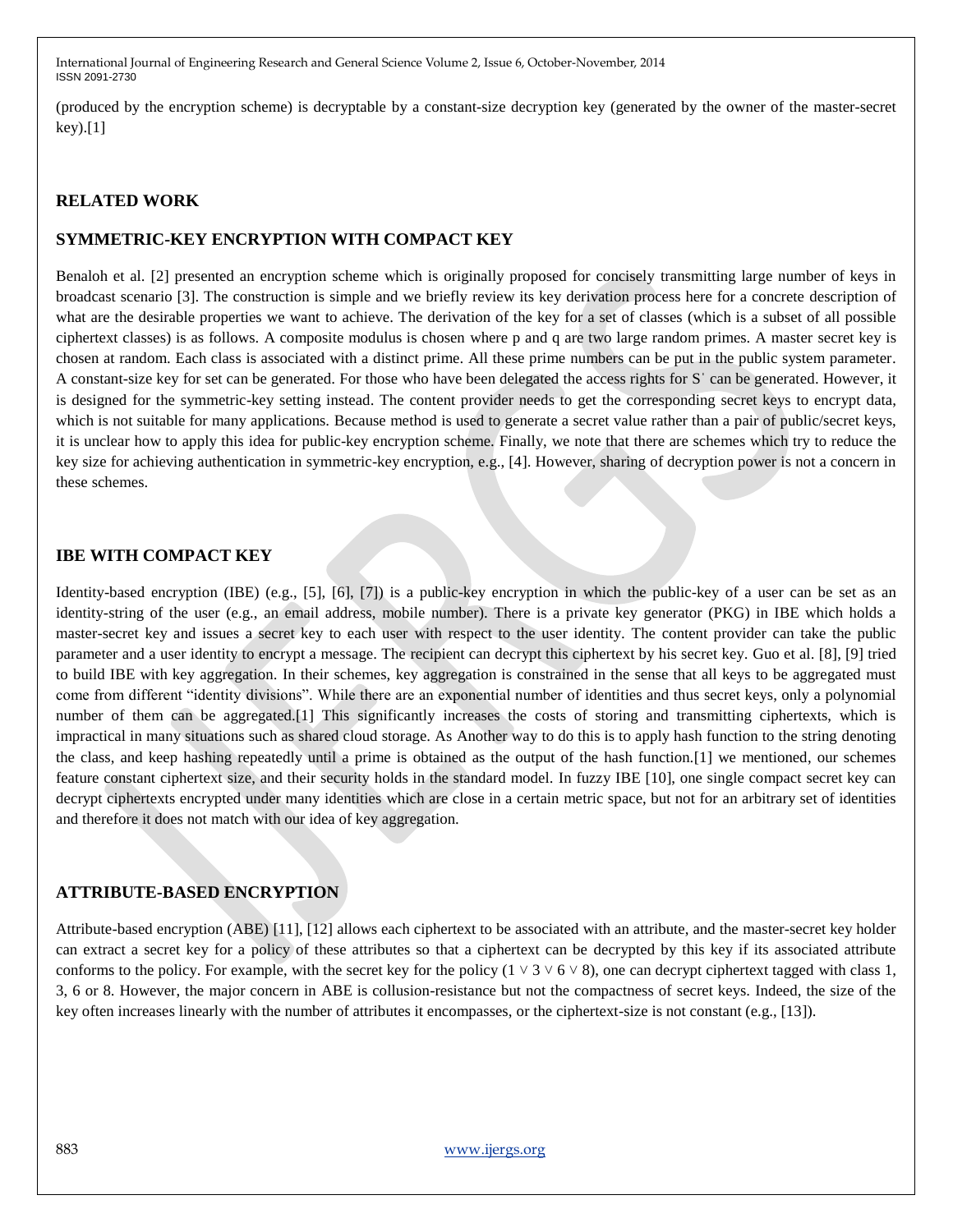| <b>Different Schemes</b>                        | <b>Ciphertext size</b> | <b>Decryption key size</b> | <b>Encryption type</b>  |
|-------------------------------------------------|------------------------|----------------------------|-------------------------|
| Key assignment schemes                          | Constant               | Non-constant               | Symmetric or public-key |
| Symmetric-key<br>encryption with compact<br>key | Constant               | Constant                   | Symmetric key           |
| IBE with compact key                            | Non-constant           | Constant                   | Public key              |
| Attribute based<br>encryption                   | Constant               | Non-constant               | Public key              |
| <b>KAC</b>                                      | Constant               | Constant                   | Public key              |

Table. 1. Comparison between KAC scheme and other related scheme

#### **KEY-AGGREGATE CRYPTOSYSTEM**

In key-aggregate cryptosystem (KAC), users encrypt a message not only under a public-key, but also under an identifier of ciphertext called class. That means the ciphertexts are further categorized into different classes. The key owner holds a master-secret called master-secret key, which can be used to extract secret keys for different classes. More importantly, the extracted key have can be an aggregate key which is as compact as a secret key for a single class, but aggregates the power of many such keys, i.e., the decryption power for any subset of ciphertext classes.<sup>[1]</sup>

With our example, Alice can send Bob a single aggregate key through a secure e-mail. Bob can download the encrypted photos from Alice's Box.com space and then use this aggregate key to decrypt these encrypted data. The sizes of ciphertext, public-key, master-secret key and aggregate key in KAC schemes are all of constant size. The public system parameter has size linear in the number of ciphertext classes, but only a small part of it is needed each time and it can be fetched on demand from large (but non-confidential) cloud storage.

#### **FRAMEWORK**

The data owner establishes the public system parameter through Setup and generates a public/master-secret key pair through KeyGen. Data can be encrypted via Encrypt by anyone who also decides what ciphertext class is associated with the plaintext message to be encrypted. The data owner can use the master-secret key pair to generate an aggregate decryption key for a set of ciphertext classes through Extract. The generated keys can be passed to delegatees securely through secure e-mails or secure devices Finally, any user with an aggregate key can decrypt any ciphertext provided that the ciphertext's class is contained in the aggregate key via Decrypt. Key aggregate encryption schemes consist of five polynomial time algorithms as follows:

- *1.* Setup  $(1^{\lambda}, n)$ : The data owner establish public system parameter via Setup. On input of a security level parameter  $1^{\lambda}$  and number of ciphertext classes n , it outputs the public system parameter *param*
- 2. KeyGen: It is executed by data owner to randomly generate a public/ master-secret key pair  $(P_k, msk)$ .
- 3. Encrypt (pk, i, m) : It is executed by data owner and for message m and index i ,it computes the ciphertext as C.
- 4. Extract (msk, S): It is executed by data owner for delegating the decrypting power for a certain set of ciphertext classes and it outputs the aggregate key for set S denoted by Ks.
- 5. Decrypt (Ks, S, I, C): It is executed by a delegate who received, an aggregate key Ks generated by Extract. On input Ks, set S, an index i denoting the ciphertext class ciphertext C belongs to and output is decrypted result m.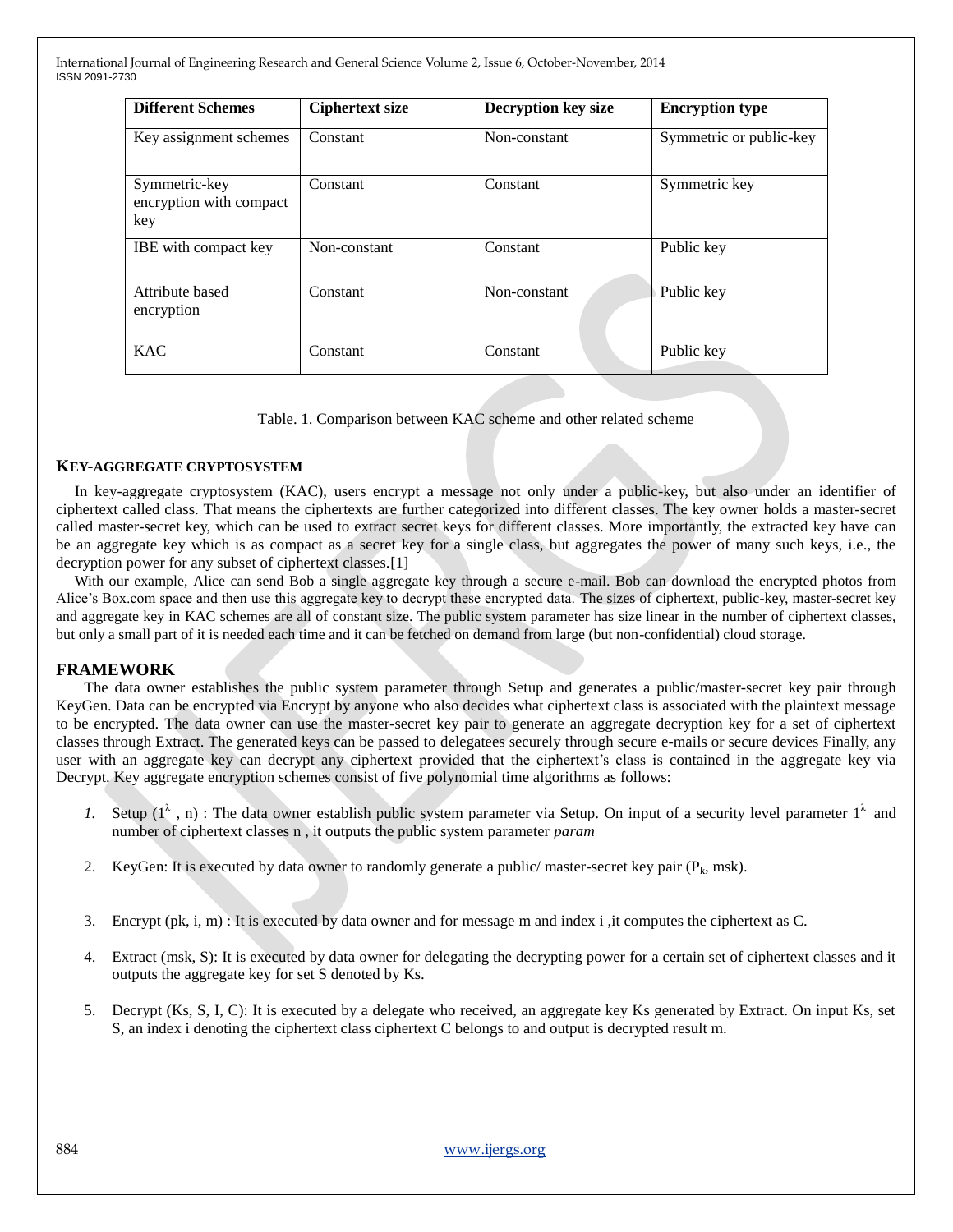# **SHARING ENCRYPTED DATA**



Figure. 1. Using KAC for data sharing in cloud storage.

A canonical application of KAC is data sharing. The key aggregation property is especially useful when we expect delegation to be efficient and flexible. The KAC schemes enable a content provider to share her data in a confidential and selective way, with a fixed and small ciphertext expansion, by distributing to each authorized user a single and small aggregate key.

Data sharing in cloud storage using KAC, illustrated in Figure 1. Suppose Alice wants to share her data  $m1,m2,...,m_n$  on the server. She first performs Setup  $(1^{\lambda}, n)$  to get param and execute KeyGen to get the public/master-secret key pair (pk, msk). The system parameter param and public-key pk can be made public and master-secret key msk should be kept secret by Alice. Anyone can then encrypt each mi by  $Ci = \text{Energy}$  (pk, i, mi). The encrypted data are uploaded to the server. With param and pk, people who cooperate with Alice can update Alice's data on the server. Once Alice is willing to share a set S of her data with a friend Bob, she can compute the aggregate key KS for Bob by performing Extract (msk, S). Since KS is just a constant size key, it is easy to be sent to Bob through a secure e-mail. After obtaining the aggregate key, Bob can download the data he is authorized to access. That is, for each  $\in S$ , Bob downloads Ci from the server. With the aggregate key KS, Bob can decrypt each Ci by Decrypt (K<sub>S</sub>, S, i, Ci) for each  $i \in S$ .

# **CONCLUSION**

Users data privacy is a central question of cloud storage. Compress secret keys in public-key cryptosystems which support delegation of secret keys for different cipher text classes in cloud storage. No matter which one among the power set of classes, the delegatee can always get an aggregate key of constant size. In cloud storage, the number of cipher texts usually grows rapidly without any restrictions. So we have to reserve enough cipher text classes for the future extension. Otherwise, we need to expand the public-key. Although the parameter can be downloaded with cipher texts, it would be better if its size is independent of the maximum number of cipher text classes.

#### **REFERENCES:**

- [1] Cheng-Kang Chu ,Chow, S.S.M, Wen-Guey Tzeng, Jianying Zhou, and Robert H. Deng , "Key-Aggregate Cryptosystem for Scalable Data Sharing in Cloud Storage", IEEE Transactions on Parallel and Distributed Systems. Volume: 25, Issue: 2. Year :2014.
- [2] J. Benaloh, M. Chase, E. Horvitz, and K. Lauter, "Patient Controlled Encryption: Ensuring Privacy of Electronic Medical Records," in Proceedings of ACM Workshop on Cloud Computing Security (CCSW '09). ACM, 2009, pp. 103–114.